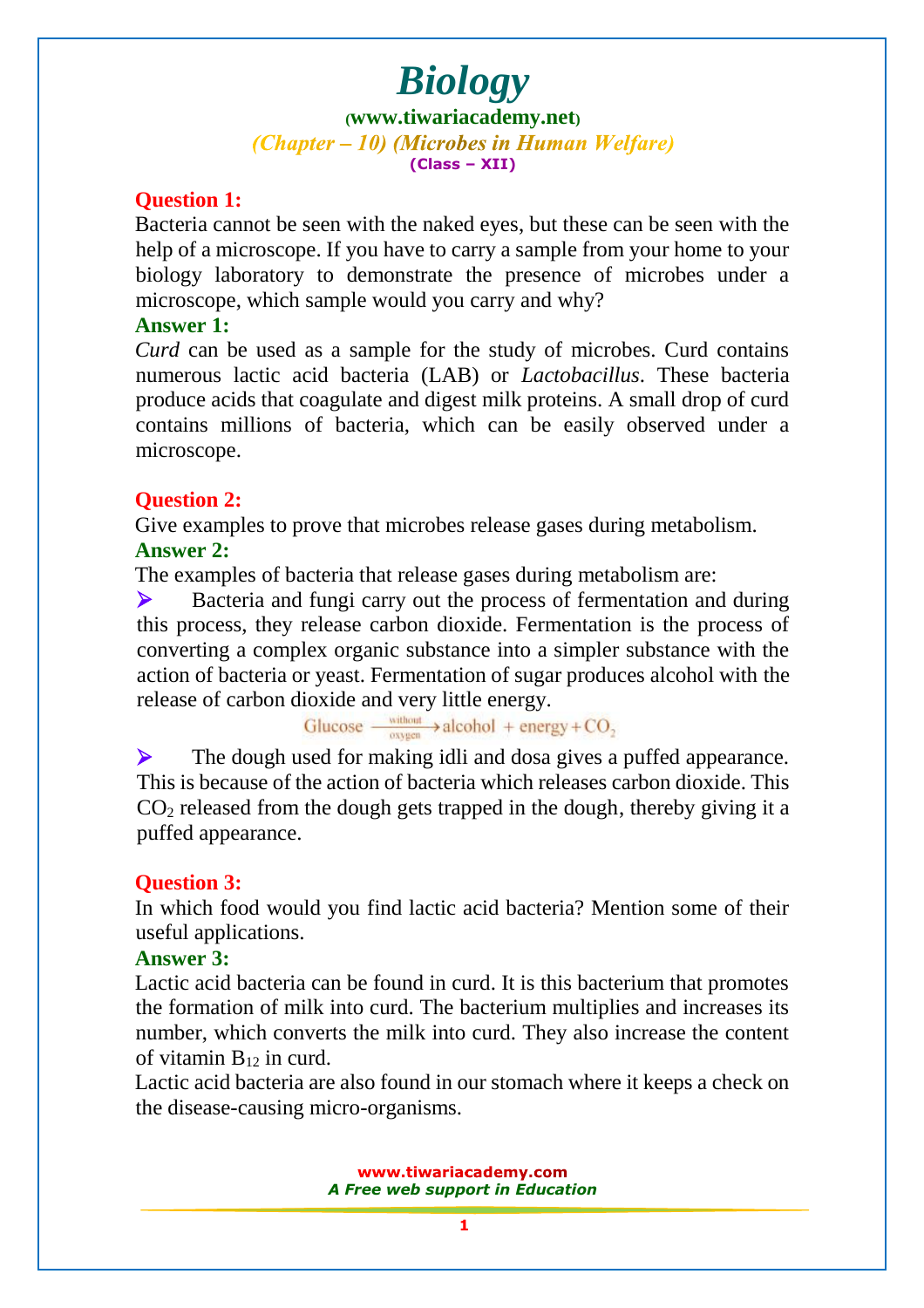**([www.tiwariacademy.net](http://www.tiwariacademy.net/))** (Chapter – 10) (Microbes in Human Welfare) **(Class – XII)**

# **Question 4:**

Name some traditional Indian foods made of wheat, rice and Bengal gram (or their products) which involve use of microbes.

### **Answer 4:**

▶ Wheat:

Product: Bread, cake, etc.

 $\triangleright$  Rice: Product: *Idli, dosa* Bengal gram: Product: *Dhokla, Khandvi*

# **Question 5:**

In which way have microbes played a major role in controlling diseases caused by harmful bacteria?

#### **Answer 5:**

Several micro-organisms are used for preparing medicines. Antibiotics are medicines produ[ced by certain micro-organism](www.tiwariacademy.com)s to kill other diseasecausing micro-organisms. These medicines are commonly obtained from bacteria and fungi. They either kill or stop the growth of disease-causing micro-organisms. Streptomycin, tetracycline, and penicillin are common antibiotics. *Penicillium notatum* produces chemical penicillin, which checks the growth of *staphylococci* bacteria in the body. Antibiotics are designed to destroy bacteria by weakening their cell walls. As a result of this weakening, certain immune cells such as the white blood cells enter the bacterial cell and cause cell lysis. Cell lysis is the process of destroying cells such as blood cells and bacteria.

### **Question 6:**

Name any two species of fungus, which are used in the production of the antibiotics.

### **Answer 6:**

Antibiotics are medicines that are produced by certain micro-organisms to kill other disease-causing micro-organisms. These medicines are commonly obtained from bacteria and fungi.

The species of fungus used in the production of antibiotics are:

|                  | <b>Antibiotic</b> | <b>Fungus source</b>      |
|------------------|-------------------|---------------------------|
|                  | Penicillin        | Penicillium notatum       |
| $\overline{2}$ . | Cephalosporin     | Cephalosporium acremonium |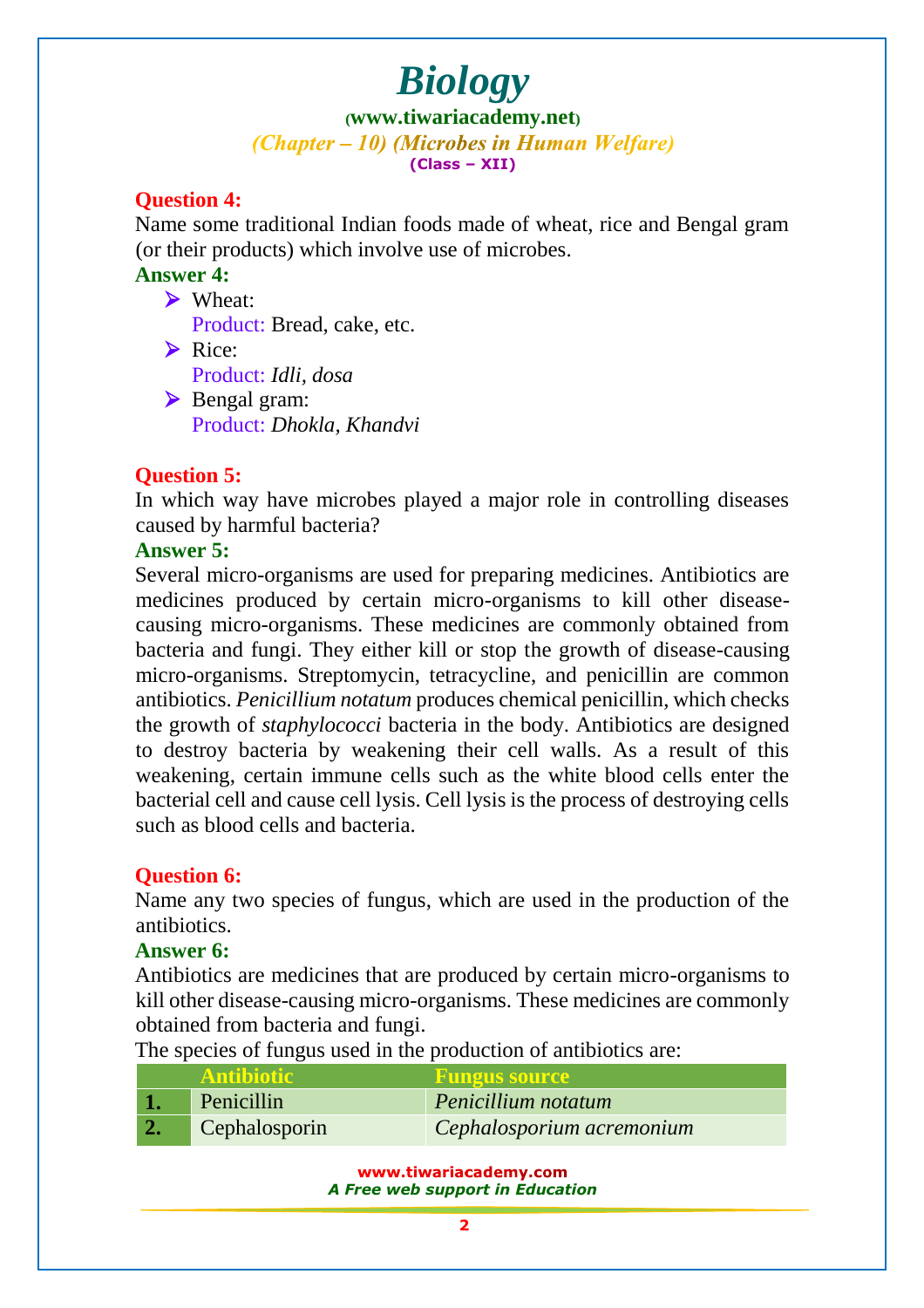**([www.tiwariacademy.net](http://www.tiwariacademy.net/))** (Chapter – 10) (Microbes in Human Welfare) **(Class – XII)**

### **Question 7:**

What is sewage? In which way can sewage be harmful to us? **Answer 7:**

Sewage is the municipal waste matter that is carried away in sewers and drains. It includes both liquid and solid wastes, rich in organic matter and microbes. Many of these microbes are pathogenic and can cause several water- borne diseases. Sewage water is a major cause of polluting drinking water. Hence, it is essential that sewage water is properly collected, treated, and disposed.

# **Question 8:**

What is the key difference between primary and secondary sewage treatment?

**Answer 8:**

| <b>Primary sewage treatment</b>                                                                                    |  | <b>Secondary sewage treatment</b>    |  |
|--------------------------------------------------------------------------------------------------------------------|--|--------------------------------------|--|
| 1. It is a mechanical process 1. It is a biological process<br>involving the removal of coarse<br>solid materials. |  | involving the action of<br>microbes. |  |
| 2. It is inexpensive and relatively 2. It is a very expensive and<br>less complicated.                             |  | complicated process.                 |  |

### **Question 9:**

Do you think microbes can also be used as source of energy? If yes, how? **Answer 9:**

Yes, microbes can be used as a source of energy. Bacteria such as *Methane bacterium* is used for the generation of *gobar* gas or biogas.

The generation of biogas is an anaerobic process in a biogas plant, which consists of a concrete tank (10−15 feet deep) with sufficient outlets and inlets. The dung is mixed with water to form the slurry and thrown into the tank. The digester of the tank is filled with numerous anaerobic methaneproducing bacteria, which produce biogas from the slurry. Biogas can be removed through the pipe which is then used as a source of energy, while the spent slurry is removed from the outlet and is used as a fertilizer.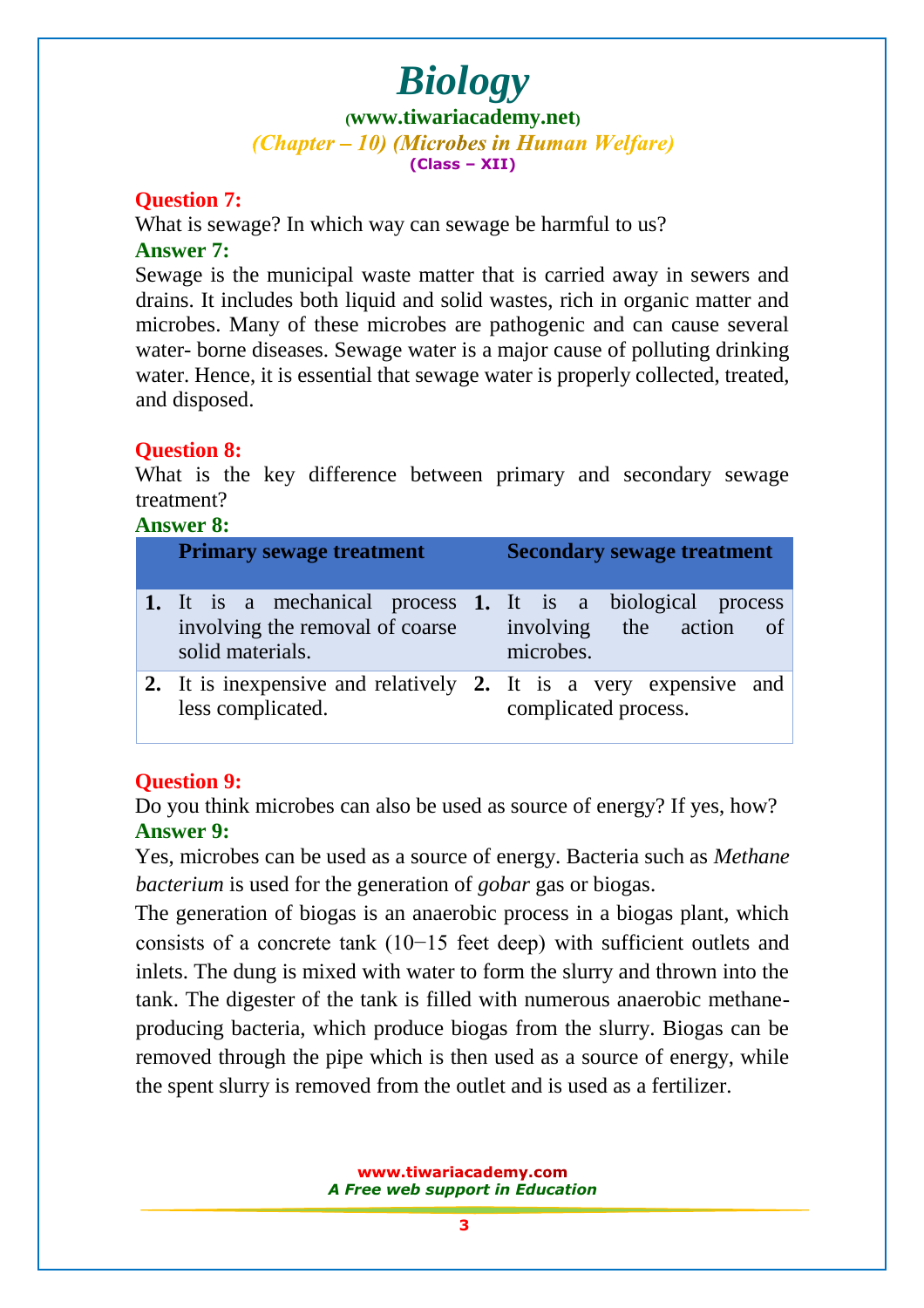**([www.tiwariacademy.net](http://www.tiwariacademy.net/))** (Chapter – 10) (Microbes in Human Welfare) **(Class – XII)**

#### **Question 10:**

Microbes can be used to decrease the use of chemical fertilisers and pesticides. Explain how this can be accomplished.

#### **Answer 10:**

Microbes play an important role in organic farming, which is done without the use of chemical fertilizers and pesticides. Bio-fertilizers are living organisms which help increase the fertility of soil. It involves the selection of benefi[cial micro-organisms that help in improving plant grow](www.tiwariacademy.com)th through the supply of plant nutrients. Biofertilizers are introduced in seeds, roots, or soil to mobilize the availability of nutrients. Thus, they are extremely beneficial in enriching the soil with organic nutrients. Many species of bacteria and cyanobacteria have the ability to fix free atmospheric nitrogen. *Rhizobium* is a symbiotic bacteria found in the root nodules of *leguminous* plants. *Azospirillium* and *Azotobocter* are free living nitrogen-fixing bacteria, whereas *Anabena, Nostoc* and *Oscillitoria* are examples of nitrogen-fixing cyanobacteria. Bio-fertilizers are cost effective and ecofriendly.

Microbes can also act as bio-pesticides to control insect pests in plants. An example of bio-pesticides is *Bacillus thuringiensis*, which produces a toxin that kills the insect pests. Dried bacterial spores are mixed in water and sprayed in agricultural fields. When larvae of insects feed on crops, these bacterial spores enter the gut of the larvae and release toxins, thereby it. Similarly, *Trichoderma* are free living fungi. They live in the roots of higher plants and protect them from various pathogens. Baculoviruses is another bio-pesticide that is used as a biological control agent against insects and other arthropods.

### **Question 11:**

Three water samples namely river water, untreated sewage water and secondary effluent discharged from a sewage treatment plant were subjected to BOD test. The samples were labelled A, B and C; but the laboratory attendant did not note which was which. The BOD values of the three samples A, B and C were recorded as 20mg/L, 8mg/L and 400mg/L, respectively. Which sample of the water is most polluted? Can you assign the correct label to each assuming the river water is relatively clean?

#### **Answer 11:**

Biological oxygen demand (BOD) is the method of determining the amount of oxygen required by micro-organisms to decompose the waste present in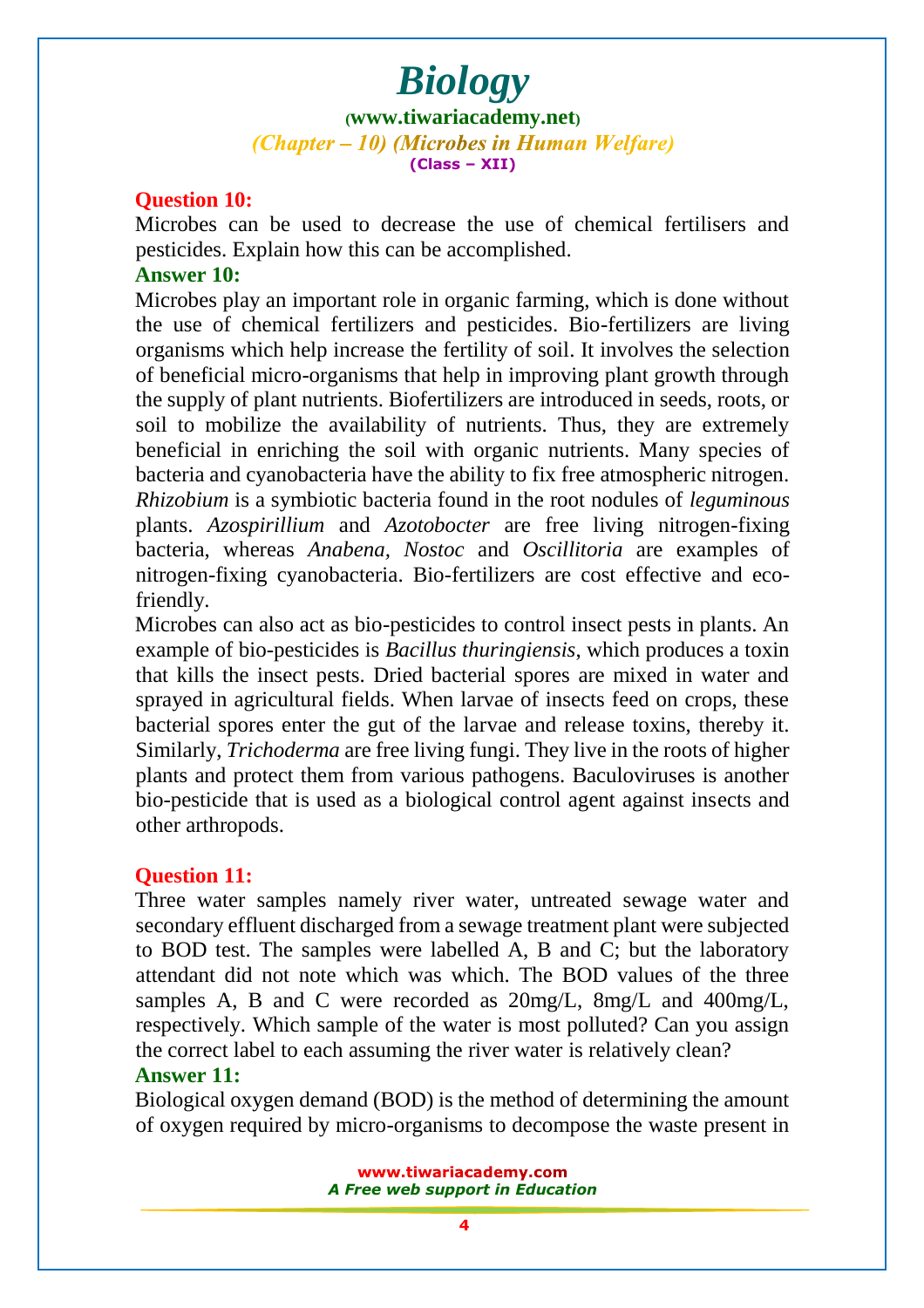#### **([www.tiwariacademy.net](http://www.tiwariacademy.net/))** (Chapter – 10) (Microbes in Human Welfare) **(Class – XII)**

the water supply. If the quantity of organic wastes in the water supply is high, then the number of decomposing bacteria present in the water will also be high. As a result, the BOD value will increase.

Therefore, it can be concluded that if the water supply is more polluted, then it will have a higher BOD value. Out of the above three samples, sample **C** is the most polluted since it has the maximum BOD value of 400 mg/L. After untreated sewage water, secondary effluent discharge from a sewage treatment plant is most polluted. Thus, sample **A** is secondary effluent discharge from a sewage treatment plant and has the BOD value of 20 mg/L, while sample **B** is river water and has the BOD value of 8 mg/L. Hence, the correct label for each sample is:

|                | Label BOD value    | <b>Sample</b>                              |  |  |  |  |  |
|----------------|--------------------|--------------------------------------------|--|--|--|--|--|
| ${\bf A}$ .    | $20 \text{ mg/L}$  | Secondary effluent discharge from a sewage |  |  |  |  |  |
|                |                    | treatment plant                            |  |  |  |  |  |
| <b>B.</b>      | $8 \text{ mg/L}$   | <b>River</b> water                         |  |  |  |  |  |
| $\mathbf{C}$ . | $400 \text{ mg/L}$ | Untreated sewage water                     |  |  |  |  |  |

# **Question 12:**

Find out the name of the microbes from which Cyclosporin A (an immunosuppressive drug) and Statins (blood cholesterol lowering agents) are obtained.

#### **Answer 12:**

| <b>Drug</b> |               | <b>Function</b>                                      | <b>Microbe</b> |
|-------------|---------------|------------------------------------------------------|----------------|
|             |               | <b>1.</b> Cyclosporine Immuno suppressive drug       | Trichoderma    |
|             | $-A$          |                                                      | polysporum     |
|             | <b>Statin</b> | Blood cholesterol lowering <i>Monascus purpureus</i> |                |
|             |               | agent                                                |                |

# **Question 13:**

Find out the role of microbes in the following and discuss it with your teacher.

**(a)** Single cell protein (SCP)

**(b)** Soil

# **Answer 13:**

# **(a)** Single cell protein (SCP)

A single cell protein is a protein obtained from certain microbes, which forms an alternate source of proteins in animal feeds. The microbes involved in the preparation of single cell proteins are algae, yeast, or bacteria. These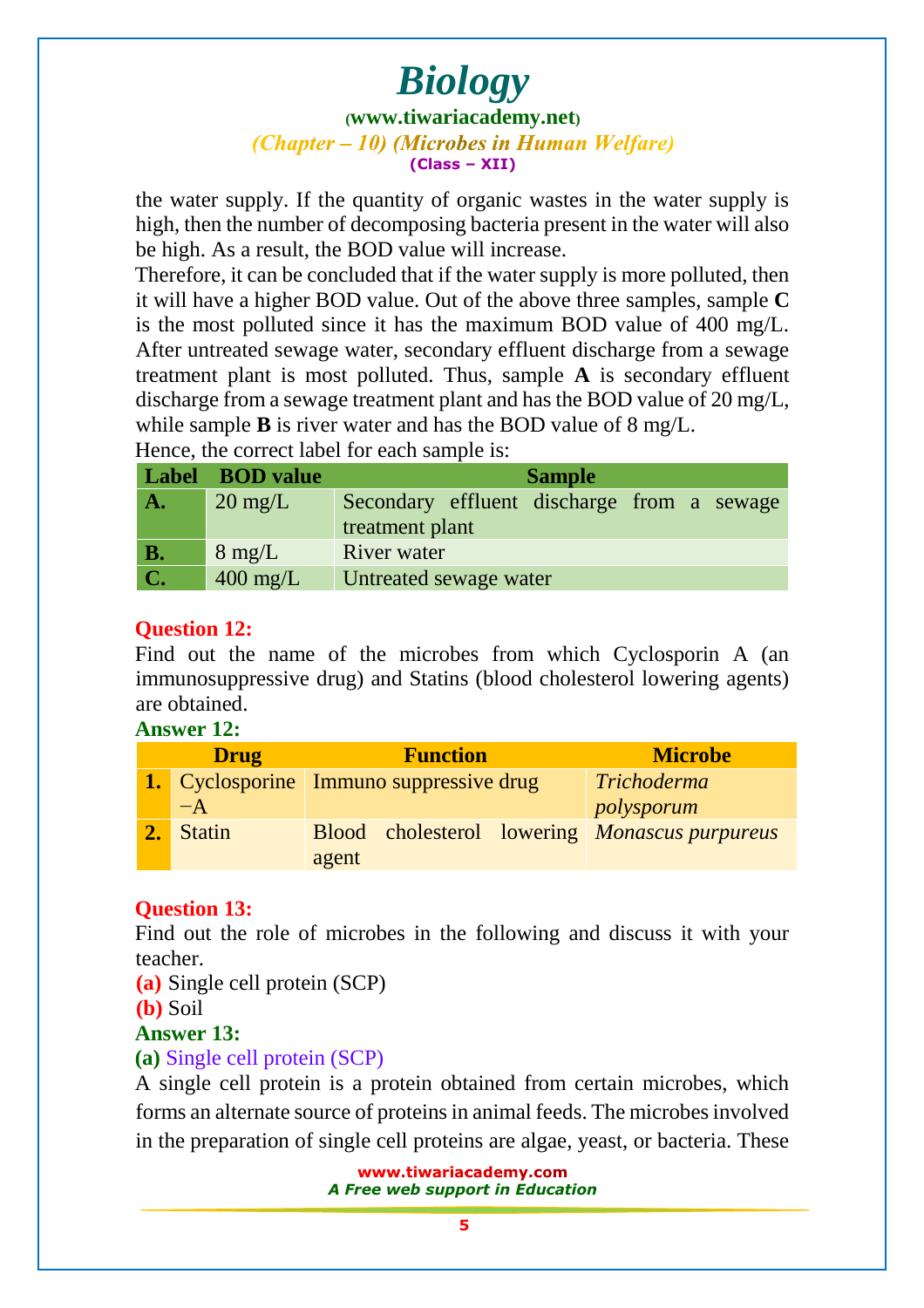# *Biology* **([www.tiwariacademy.net](http://www.tiwariacademy.net/))** (Chapter – 10) (Microbes in Human Welfare) **(Class – XII)**

microbes are grown on an industrial scale to obtain the desired protein. For example, *Spirulina* can be grown on waste materials obtained from molasses, sewage, and animal manures. It serves as a rich supplement of dietary nutri[ents such as proteins, carbohydrate, fats,](www.tiwariacademy.com) minerals, and vitamins. Similarly, micro-organisms such as *Methylophilus* and *methylotrophus* have a large rate of biomass production. Their growth can produce a large amount of proteins.

#### **(b)** Soil

Microbes play an important role in maintaining soil fertility. They help in the formation of nutrient-rich humus by the process of decomposition. Many species of bacteria and cyanobacteria have the ability to fix atmospheric nitrogen into usable form. *Rhizobium* is a symbiotic bacteria found in the root nodules of *leguminous* plants. *Azospirillium* and *Azotobocter* are free living nitrogen-fixing bacteria, whereas *Anabena, Nostoc,* and *Oscillitoria* are examples of nitrogen-fixing cyanobacteria.

#### **Question 14:**

Arrange the following in the decreasing order (most important first) of their importance, for the welfare of human society. Give reasons for your answer. Biogas, Citric acid, Penicillin and Curd

#### **Answer 14:**

The order of arrangement of products according to their decreasing importance is:

#### Penicillin- Biogas − Citric acid − Curd

Penicillin is the most important product for the welfare of human society. It is an antibiotic, which is used for controlling various bacterial diseases. The second most i[mportant product is biogas. It is an eco-fr](www.tiwariacademy.com)iendly source of energy. The next important product is citric acid, which is used as a food preservative. The least important product is curd, a food item obtained by the action of *lactobacillus* bacteria on milk

Hence, the products in the decreasing order of their importance are as follows: Penicillin- Biogas − Citric acid − Curd